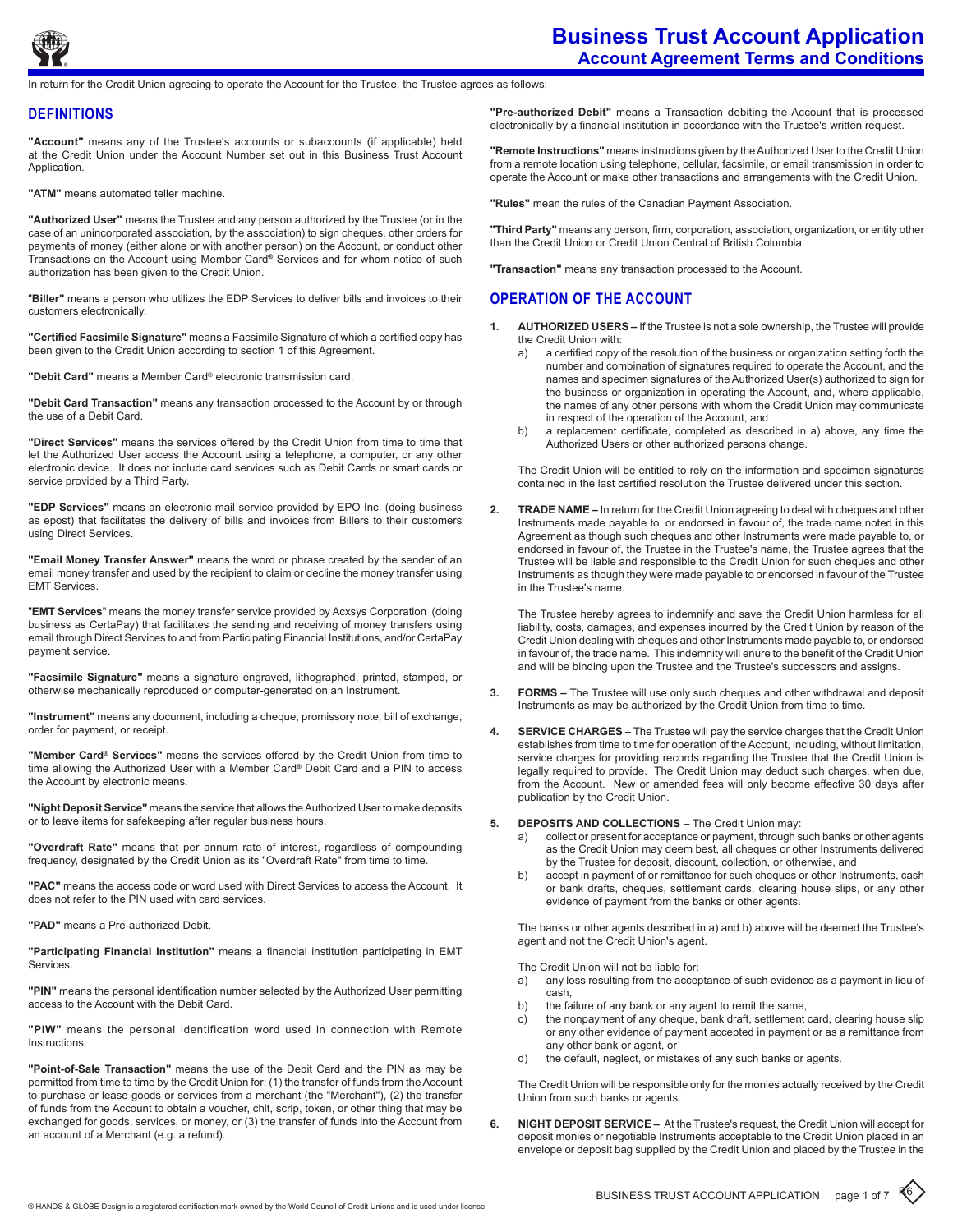#### **ACCOUNT AGREEMENT Terms and conditions (CONTinued)**

night depository provided that the monies and negotiable Instruments are accompanied by a properly completed deposit slip signed by the Trustee and enclosed in the same envelope or deposit bag.

The Credit Union will open the night depository on each business day of the branch during regular business hours and will deposit any monies and negotiable Instruments acceptable to the Credit Union in the manner directed by the Trustee on the properly completed accompanying deposit slip.

The Trustee agrees that the authorized Credit Union officers who open the night depository and deposit the monies or negotiable Instruments to the credit of the Account are acting as the Trustee's agent up to the time at which the monies or negotiable Instruments are actually entered and recorded as having been deposited to the Account and the Trustee nominates, constitutes and appoints any such authorized Credit Union officers to deposit any monies or negotiable Instruments placed by the Trustee in the night depository to the credit of the Account as directed by the accompanying deposit slip.

The Trustee acknowledges receipt of the number of access keys indicated on this Business Trust Account Application form. The Trustee will not duplicate any keys without the Credit Union's prior written approval.

**7. Verification and Acceptance of Deposits and Transactions –** All deposits made to the Account are subject to verification as to the source of funds by the Credit Union and to its policies regarding the acceptance of funds for deposit in effect from time to time. Any credits for deposits and any applicable interest may be reversed if for any reason the Credit Union does not receive final payment in respect of such deposit.

All Transactions are subject to verification and acceptance by the Credit Union, and if not accepted will be reversed from the Account. Verification may take place at a date later than the date the Trustee authorized the Transaction, which may affect the Transaction date.

- 8. HOLD FUNDS The Credit Union may in its discretion apply a hold funds period on non-cash deposits.
- **9. ENDORSEMENT STAMP –** The Trustee may use a stamped impression bearing the Trustee's name to endorse cheques or other Instruments the Trustee delivers to the Credit Union for deposit, discount, collection or otherwise. Endorsement in such a manner will be as binding on the Trustee as an endorsement actually signed by the Trustee or by the Authorized User.
- **10. Cheques and Withdrawals** The Trustee authorizes the Credit Union, without enquiry, to honour and pay all withdrawal slips and all cheques drawn on the Account, if:
	- a) the cheques or withdrawal slips are signed by the Trustee or by the required number and combination of the Authorized Users of the Trustee, as described in the last resolution provided to the Credit Union under section 1 above, and
	- b) the signatures comply with the specimen signatures provided to the Credit Union,
	- regardless that such cheques or withdrawal slips are
	- c) drawn to the order of the Trustee or one of the Authorized Users on behalf of the Trustee who signed them,
	- d) payable to cash or bearer,
	- e) encashed or tendered to pay the obligations of the Trustee or one or more of the Authorized Users on behalf of the Trustee who signed the cheque or withdrawal slip, or
	- f) deposited to the credit of the Trustee or one of the Authorized Users who signed them on behalf of the Trustee.
- **11. Lost or Destroyed Cheque** If a cheque drawn on the Account is lost or destroyed while in the possession of another financial institution or its agents, the Credit Union may, for all purposes, treat a copy of the cheque, certified as being a true copy by the other financial institution, as though it was the original cheque.
- **12. RETURNED ITEMS The Credit Union is authorized to debit the Account with the** amount of any cheque or other Instrument that:
	- a) is not paid on presentation,
	- b) having paid, the Credit Union may be called upon to refund,
	- c) may be dishonoured by nonacceptance or nonpayment,<br>d) that is drawn on the account of a party that is bankrupt of
	- that is drawn on the account of a party that is bankrupt or insolvent,
	- e) the proceeds of which, through no fault of the Credit Union, have been lost, stolen or destroyed, f) the proceeds of which, for any reason, the Credit Union is unable to collect or
	- withdraw, g) has been cashed, negotiated or credited to the Account but that has not been
	- found good, or
	- h) is found to be forged, fraudulent, counterfeit or unauthorized, regardless of whether or not the Instrument has cleared.

The Trustee hereby agrees to indemnify and save the Credit Union harmless for all liability, costs, damages, and expenses incurred by the Credit Union in connection with the foregoing and the Credit Union may debit the Account with such costs, charges and expenses. This indemnity will enure to the benefit of the Credit Union and will be

binding upon the Trustee and the Trustee's successors and assigns.

- **13. Overdrafts** If:
	- a) the Credit Union honours a cheque or other Instrument drawn by the Trustee on any of the accounts, and insufficient funds stand to the credit of that Account to pay the cheque or Instrument in full,
	- b) a cheque or other Instrument delivered by the Trustee to the Credit Union for deposit, discount, collection or otherwise is returned to the Credit Union dishonoured, and insufficient funds stand to the credit of the Trustee's Account originally credited with the cheque or Instrument to permit the Credit Union to debit the full amount of the dishonoured cheque or Instrument from that Account, or
	- c) the Credit Union, charges a fee, service charge or other debit the Credit Union is authorized to charge to one of the accounts, and the funds standing to the credit of that Account are less than the amount charged to the Account, then such event may, at the discretion of the Credit Union, constitute:
	- d) an application to redeem or transfer Credit Union shares owned by the Trustee or to withdraw or transfer monies on deposit from any of the accounts or any other Account in the Trustee's name, to the extent that the funds standing to the credit of the particular Account are insufficient to pay the cheque or Instrument in full, or to permit the Credit Union to charge the returned item or the fee, service
	- charge or debit to that Account, and e) an application for a loan to the extent that the shares or monies standing to the credit of the Accounts or any other Account in the Trustee's name are insufficient to permit the payment or charging described in d) above.

If the Credit Union grants a loan under section e) above, the loan will be immediately due and payable forthwith without demand and the Trustee will pay interest on the balance of the loan at the Credit Union's Overdraft Rate in effect from time to time.

The foregoing provisions do not give the Trustee any right to overdraw an Account or to authorize or permit anything, including a PAD, that would result in a negative balance in any Account.

- **14. Other Claims on the Account** If the Credit Union receives notice of a possible claim against, or interest in, any of the accounts under any court order, statutory demand, or under the *Family Relations Act*, as amended from time to time, or under any legislation substituted for that *Act*, the Credit Union may refuse to permit the Trustee to have any dealings with any of the accounts, even if funds stand to the credit in any such Account. The Credit Union will not be liable for any loss or damage resulting from any refusal by the Credit Union under this section.
- **15. No Obligation** Nothing in this Agreement will oblige the Credit Union to:
	- a) honour any cheque or Instrument drawn by the Trustee on the Credit Union,
	- b) accept any monies for investment in shares or for deposit,
	- c) redeem shares,<br>d) transfer money.
	- d) transfer money, or<br>e) lend money to the
	- lend money to the Trustee.

# **MEMBER Card® and direct services**

**16. Use of Member Card® and Direct Services –** The Credit Union will issue a Debit Card to an Authorized User on request of the Trustee, and will permit the Authorized User to select a PIN.

The Trustee may use or authorize the use of the Direct Services and/or the Member Card® Services to access any permitted Account and to conduct such Transactions as may be permitted by the Credit Union from time to time. The Trustee cannot use Direct Services and/or the Member Card® Services to transact on an Account that requires more than one authorization unless prior authorization is received in writing and at the Credit Union's discretion.

The Credit Union may from time to time add to or delete from the types of use permitted. A Debit Card's issue does not amount to a representation or a warranty that any particular type of service is available or will be available at any time in the future.

- **17. Authorization for Transactions** The Trustee acknowledges and agrees that:
	- a) using the PAC and/or PIN to conduct a Transaction constitutes authorization of that Transaction in the same manner as if authorization was given by the Trustee in person or as otherwise contemplated or permitted by this Agreement,
	- b) the Trustee will be bound by each such Transaction, and
	- c) once a PAC and/or PIN has been used to effect a Transaction, the Transaction may not be revoked or countermanded.

This Agreement, and the fact that the Trustee has use of a Debit Card, does not give the Trustee any credit privileges or any entitlement to overdraw the Account, except as provided by separate agreement with the Credit Union.

The Trustee irrevocably authorizes and directs the Credit Union to debit or credit, as the case may be, the amount of any Transaction to the Account in accordance with the normal practices of the Credit Union, which may be amended from time to time without notice.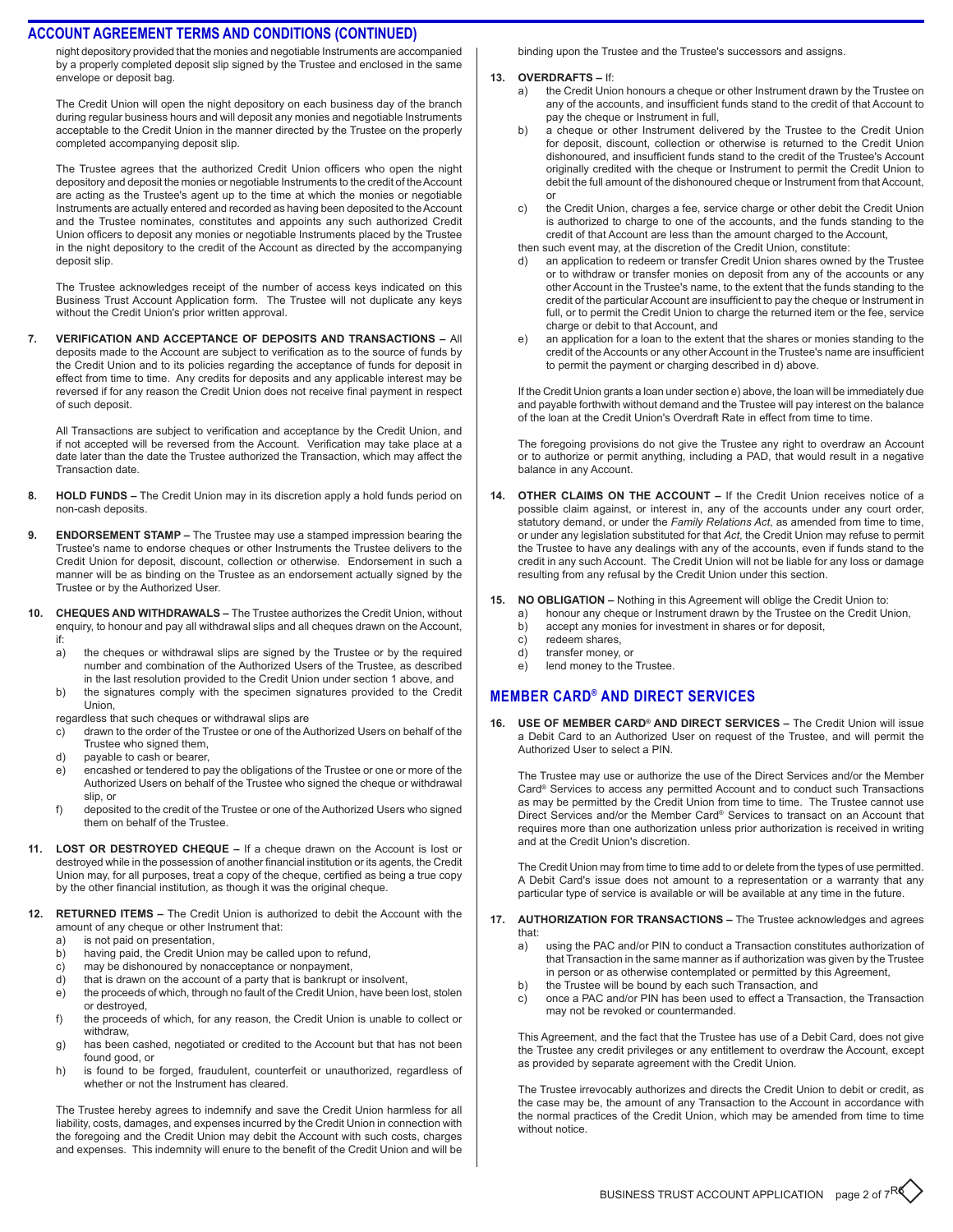- **18. Bill Payments through Direct Services** The Authorized User acknowledges and agrees that:
	- a) bill payments made through Direct Services are not processed immediately and that the time period for processing depends upon a number of factors including, without limitation, when the bill payment is initiated and the internal accounting processes of the bill payment recipient;
	- b) it is the responsibility of the Authorized User to ensure that bill payments are initiated in sufficient time for the payment to be received by the bill payment recipient before its due date; and
	- c) the Credit Union will not be liable for any cost, expense, loss, damage, or inconvenience of any nature or kind whatsoever arising as a result of a delay in the processing of bill payments.
- **19. PIW, PAC, and PIN Confidentiality** The Credit Union may require the Trustee to select and use a PIW in connection with this Agreement. The Trustee will keep the PIW confidential and will only reveal it to authorized Credit Union officers from time to time.

The Trustee agrees to keep the PIW and/or PAC confidential and will not disclose it except to the Authorized Users on the Account. The Trustee agrees not to record the PIW and/or PAC in any format or medium. The Trustee is responsible for all use of the PIW and/or PAC and for all Transactions in the Account effected using Direct Services.

The Trustee acknowledges that the PIW and/or the PAC must be changed if there is a change in the Authorized Users on the Account. The Trustee may change the PIW and/ or PAC at any time. The Trustee will change the PIW and/or PAC if and when required by the Credit Union. The Trustee acknowledges that the PIW and/or PAC must be changed if there is a change in the persons authorized to sign on the Account.

The Trustee will instruct each Authorized User to never select an obvious combination of digits of their PIN (e.g. their name, address, telephone number, birthdate, or social insurance number) and keep the PIN confidential at all times. If the Credit Union has provided the PIN to the Authorized User, the Trustee will instruct the Authorized User that the Credit Union has only disclosed the PIN to them and to no one else, and to never under any circumstances disclose the PIN to any other person. The Trustee will instruct the Authorized User to not keep a written record of the PIN, unless the written record is not carried next to the Debit Card and is in a form indecipherable to others. The Trustee will instruct the Authorized User to always screen the entry of the PIN with their hand or body.

The Trustee will advise the Authorized User that the Authorized User may, by notice in writing to the Credit Union, change the PIN at any time. The Trustee will cause the Authorized User to change the PIN if and when required by the Credit Union.

The Trustee acknowledges that the Credit Union may from time to time implement additional security measures, and the Trustee will comply with all instructions and procedures issued by the Credit Union in respect of such security measures.

- **20. PADs** If the Trustee has authorized PADs to be issued against the Account, the Trustee acknowledges that the Rules provide that under specified conditions claims for reimbursement of PADs may be made and:
	- a) where the purpose of the PAD was for payment of goods and services related to the commercial activities of the Trustee, the time period for making a claim is ten business days from the date of debiting,
	- b) the Trustee may not receive the statement of account for the Account before the ten-business-day period expires and the Credit Union is not obliged to otherwise notify the Trustee of PADs debited to the Account, and
	- c) after the ten-business-day period expires, and whether or not the Trustee has been notified of the PAD being debited to the Account, the Trustee must resolve any dispute directly with the payee – the Credit Union will not be required to reimburse the Trustee for the amount of such PAD, notwithstanding any other provision of this Agreement.

The Trustee is responsible for PADs authorized by it, and agrees:

- a) to release and discharge the Credit Union from any and all claims and demands (except claims for reimbursement made within the ten-business-day period) in respect of PADs issued against the Account, and
- b) to indemnify and save the Credit Union harmless, from and against, all liability, cost, damages, and expenses incurred by the Credit Union in connection therewith. The above indemnity enures to the benefit of the Credit Union and will be binding upon the Trustee and the Trustee's successors and assigns.
- **21. Verification of ATM Deposits** Amounts credited to the Account as a result of deposits using the Member Card® Services may, at the Credit Union's option, not be available for withdrawal until the deposits are verified and negotiable items such as cheques are honoured and collected. Any deposit made on any day during which the Credit Union is not open for business, or at any time during which the Credit Union is not open for business, may be credited to the Account on the next business day of the Credit Union.

The Trustee will not permit any Authorized User to deposit any coins, non-negotiable items, or anything not acceptable for deposit to the Account, into any ATM. The Trustee will pay to the Credit Union any damages, costs or losses suffered by the Credit Union as a result of any such deposit.

The Trustee authorizes and directs the Credit Union to debit the Account for the amount of all items deposited that are uncollected or dishonoured and for which the Trustee has received credit or cash, and the amount of any cash received by, or credited to, the Trustee for which the Credit Union is requested to debit the Account if there are not sufficient funds in the Account.

The Trustee will not effect a Transaction through the Debit Card that would result in a negative balance in the Account unless the Trustee has entered into a separate agreement with the Credit Union that permits that Transaction. The Trustee agrees to indemnify the Credit Union under section 51 e) in the event of any breach of this section.

- **22. EDP Services** If the Credit Union through Direct Services makes EDP Services available and the Trustee uses the EDP Services:
	- a) the Trustee consents to epost preparing, using, and disclosing reports relative to the performance and/or operation of the EDP Services, including statistical or performance reports and other analysis, compilation and information about the EDP Services or the Trustee, and reports that pertain to the Trustee's involvement in and use of the EDP Services. The Trustee further consents to epost disclosing to Credit Union Central of British Columbia Trustee-specific data that consists of the total number of Billers the Trustee has registered for, without identifying those Billers apart from the Credit Union and its affiliates, and detailed data for the Trustee's viewing activities,
	- b) the Trustee acknowledges that epost will not respond directly to the Trustee with respect to any enquiries, requests, questions, complaints, or other issues relating to the EDP Services in any way, other than to direct the Trustee to the Credit Union or the Biller, and
	- c) the Trustee acknowledges that the consents contained in a) above are requirements of the EDP Services and that if such consents are withdrawn, its participation in the EDP Services may be suspended or terminated and any or all documents may not be presented via the EDP Services.
- **23. EMT Services** If the Credit Union through Direct Services makes EMT Services available and the Trustee uses the EMT Services, the Trustee acknowledges and agrees that:
	- a) the EMT Service is only available in Canadian dollars,
	- b) the Account will be debited when the Trustee initiates a transfer and the Credit Union will hold the transfer amount until the recipient successfully claims the transfer or the transfer is cancelled. The Credit Union will not pay interest on the transfer amount,
	- c) transfers sent and received through the EMT Service are subject to number and dollar limits that may change from time to time without prior notice to the Trustee,
	- d) the Credit Union will not be responsible or liable for any losses or damages incurred as a result of funds held and/or limits set by the Credit Union, CertaPay, or a Participating Financial Institution,
	- e) an email notice advising the recipient of the transfer will be generated approximately 30 minutes after the Trustee originates the transfer,
	- f) as the sender, the Trustee will keep the Email Money Transfer Answer confidential and will not disclose it or share it with anyone but the intended recipient,
	- g) the recipient must correctly provide the Email Money Transfer Answer to claim or decline the transfer
	- h) the Credit Union, the other Participating Financial Institution, CertaPay or CertaPay's agents, are entitled to pay the transfer amount to anyone who, using the EMT Service, claims to be the recipient and successfully provides the Email Money Transfer Answer,
	- i) the Credit Union will not be liable for losses or damages incurred as a result of a person other than the intended recipient guessing or obtaining the Email Money Transfer Answer,
	- j) as the sender, the Trustee will not include the Email Money Transfer Answer in the transfer details,
	- k) as the recipient, the Trustee will not disclose the Email Money Transfer Answer except as required to claim or decline the transfer,
	- l) the recipient may claim a transfer using the online banking services of the Credit Union or another Participating Financial Institution or through the CertaPay payment service,
	- m) if the recipient declines a transfer that the Trustee initiated, the transfer will be returned to the Trustee,
	- n) funds usually arrive in the recipient's account within three to five business days from the day the recipient successfully claims the transfer. The Credit Union cannot guarantee the date of deposit,
	- o) as the sender, the transfer will be returned to the Trustee if the recipient does not claim the transfer within 30 days of the date the transfer is initiated, if the transfer cannot be successfully sent to the recipient's email address, as provided by the Trustee or if the recipient declines the transfer. The Trustee is responsible for providing the recipient's correct email address and further agrees that the recipient has consented to the Trustee's use of the email address for EMT Services purposes, including its provision to the Credit Union, the other Participating Financial Institution and CertaPay,
	- p) if the recipient successfully claims the transfer using the CertaPay payment service but provides incorrect account information, CertaPay or its agent may request correct account information from the recipient or may mail a cheque to the recipient. The Credit Union will not pay interest on the transfer amount,
	- q) the Credit Union may cancel a transfer if it has reason to believe that a mistake has occurred or if it believes that the transfer is a product of unlawful or fraudulent activity,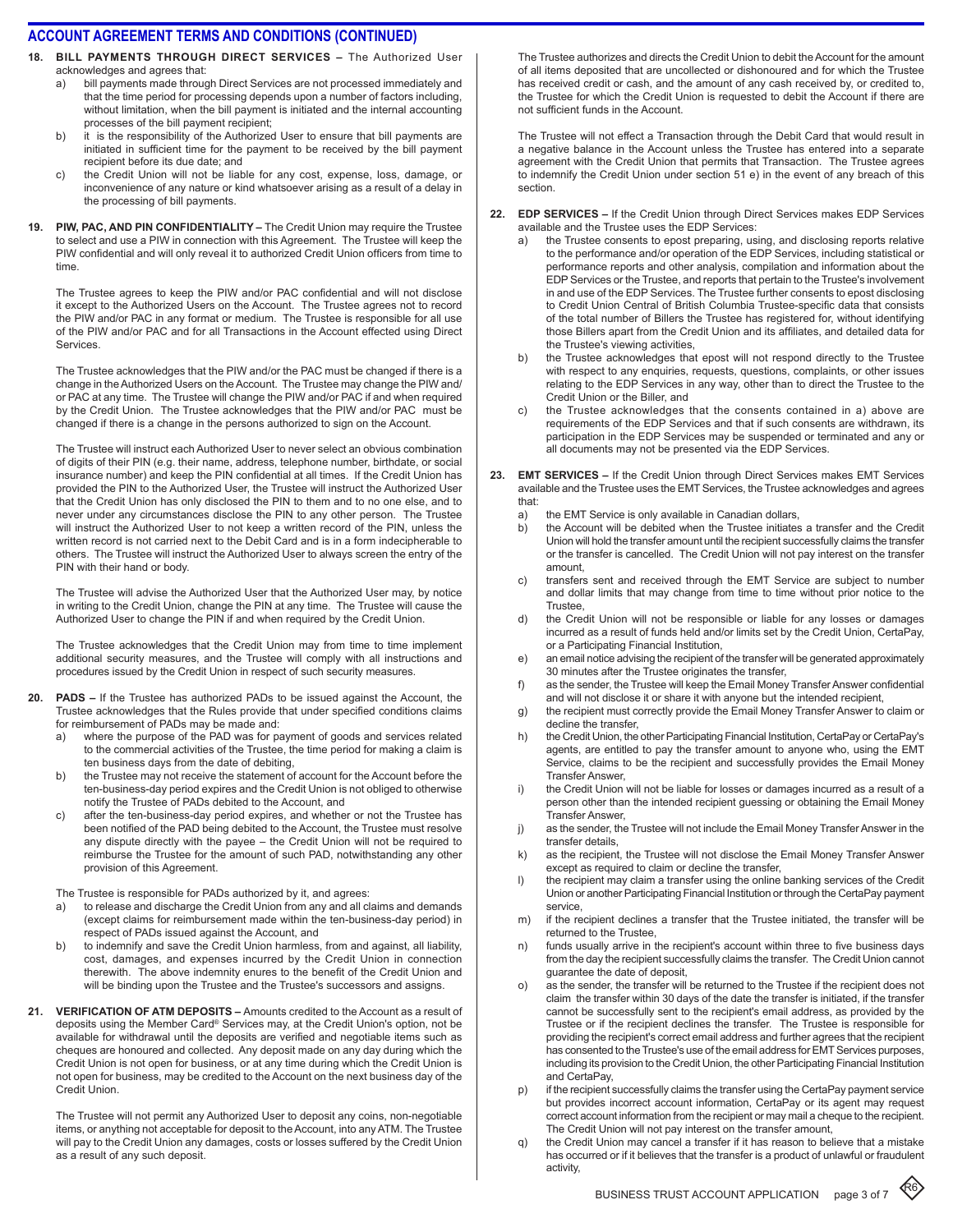#### **ACCOUNT AGREEMENT TERMS AND CONDITIONS (CONTINUED)**

- the Trustee is responsible for providing a valid email address and will immediately update it via Direct Services if there are any changes to said email address,
- s) as the sender, the Trustee may cancel a transfer up to the time the recipient successfully claims the transfer. As the recipient, the Trustee acknowledges that a transfer may be cancelled up to the time the Trustee successfully claims the transfer,
- t) all disputes will be handled directly between the sender and the recipient,
- u) the Credit Union may refuse to provide EMT Services for the Trustee,
- v) the Credit Union will not be liable for any cost, expense, loss, damage, or inconvenience of any nature or kind whatsoever arising as a result of a delay in processing a transfer or for transfers claimed by someone other than the intended recipient.
- **24. FOREIGN CURRENCY TRANSACTIONS**  If the Depositor provides instructions to the Financial Institution on an Account that is denominated in a currency other than the currency of the Account, a conversion of currency may be required. In all such Transactions and at any time a conversion of currency is made, the Financial Institution may act as principal with the Depositor in converting the currency at rates established or determined by the Financial Institution, affiliated parties, or parties with whom the Financial Institution contracts. The Financial Institution, its affiliates, and contractors may earn revenue and commissions, in addition to applicable service charges, based on the difference between the applicable bid and ask rates for the currency and the rate at which the rate is offset in the market.
- **25. AVAILABILITY OF DIRECT SERVICES**  The Trustee acknowledges that the availability of Direct Services depends on telecommunication lines, computer hardware and software, and other equipment belonging to the Credit Union and to Third Parties. The Credit Union is not liable for any loss, damage, injury, inconvenience or delay of any nature or kind whatsoever, whether direct, indirect or consequential, that the Trustee may suffer in any way arising from the Credit Union providing or failing to provide Direct Services, or from the malfunction or failure of telecommunication lines, computer hardware, software or other equipment or other technical malfunctions or disturbances for any reason whatsoever, including the negligence of the Credit Union, from lost, incomplete, illegible, misdirected, or stolen messages, failed, incomplete, garbled, or delayed transmissions, or on-line failures. The Trustee releases the Credit Union from all claims in respect of any such loss, damage, inconvenience, injury or delay.
- 26. LOST OR STOLEN DEBIT CARD, OR COMPROMISED PIN If the Trustee suspects or becomes aware that the Debit Card is lost or stolen, or that the PIN has been made accessible to another person, then the Trustee will notify the Credit Union or its agent immediately, in person or by telephone. Notification will only be considered effectively given if an Authorized User speaks directly to an authorized Credit Union officer or its agent. Upon receipt of such notice the Trustee's liability for further use of the Debit Card will terminate. If the Trustee notified the Credit Union promptly and cooperated in any investigation, once the Credit Union is satisfied that the Trustee is the victim of fraud, theft, or coercion by trickery, force, or intimidation, the Trustee will be entitled to recover from the Credit Union any direct losses from the Account through the use of the Debit Card in such fraud, theft, or coercion.
- **27. RENEWALS**  The Trustee acknowledges the Credit Union may issue renewals and replacements of the Debit Card from time to time. The Trustee agrees that all Terms and Conditions of this Agreement, as changed from time to time, apply to such renewals and replacements of the Debit Card and that references to the Debit Card in this Agreement include all renewals and replacements thereof.
- **28. PROCEDURES FOR ADDRESSING UNAUTHORIZED TRANSACTIONS AND OTHER TRANSACTION PROBLEMS** – In the event of a problem with a Debit Card Transaction or unauthorized Debit Card Transaction (other than a matter related to goods or services provided by Merchants) the Trustee will report the issue promptly to the Credit Union, and the Credit Union will investigate and respond to the issue on a timely basis. The Credit Union will not unreasonably restrict the Trustee from the use of any funds subject to dispute, so long as it is reasonably evident that the Trustee did not contribute to the problem or unauthorized Transaction. The Credit Union will respond to the reports of a problem or unauthorized Transaction within ten business days and will indicate what reimbursement, if any, will be made for any loss incurred by the Trustee. Reimbursement will be made for losses from a problem or unauthorized use in this time frame provided that on the balance of probabilities it is shown that the Trustee or the Authorized User did not contribute knowingly to the problem or unauthorized Transaction and that the Trustee or the Authorized User took reasonable steps to protect the confidentiality of their PIN. An extension of the ten-day limit may be necessary if the Credit Union requires the Trustee to provide a written statement or affidavit to aid its investigation.
- 29. MEMBER CARD<sup>®</sup> SERVICES DISPUTE RESOLUTION If the Trustee is not satisfied with the Credit Union's response, the Credit Union will provide the Trustee, upon request, with a written account of its investigation and the reason for its findings. If the Trustee is not satisfied, the issue will be referred for mediation to either a credit union system dispute resolution service, or if no such service is available, to an external mediator if agreed between the Trustee and the Credit Union. Neither the Credit Union nor the Trustee will have the right to start court action until 30 days have passed since the problem was first raised with the Credit Union.

Any dispute related to goods or services supplied in a Point-of-Sale Transaction is strictly between the Trustee and the Merchant, and the Trustee will raise no defence or claim against the Credit Union.

**30. TERMINATION OF DEBIT CARD PRIVILEGES** – The Trustee acknowledges and agrees that the Credit Union may, in its sole discretion, at any time or for any reason,

restrict, suspend, or terminate the Trustee's Debit Card privileges without advance notice to the Trustee. The Trustee acknowledges and agrees that it will indemnify and save harmless the Credit Union from and against any and all damages, costs, expenses, and liability arising or incurred by the Credit Union as a result of any use of a Debit Card by an Authorized User that:

- a) is inconsistent with a restriction imposed on the use of the Debit Card by the Credit Union and communicated to the Trustee, or
- b) that takes place following the suspension or termination of Debit Card privileges by the Credit Union.

The Trustee will immediately return all Debit Cards issued to it or to the Authorized User(s) upon:

- a) ceasing to be a member of the Credit Union,
- b) termination of this Agreement,
- c) termination of Debit Card privileges, or
- d) otherwise upon request by the Credit Union.

The Trustee will be responsible for paying all legal fees and expenses (on a solicitor and own client basis) incurred by the Credit Union in taking possession of the Debit Card.

The Trustee's insolvency, bankruptcy, dissolution, or death will constitute an automatic revocation of the privileges associated with all Debit Cards and PINs and the Credit Union may capture and retain all the Debit Cards.

- **31. DIRECT SERVICES ACKNOWLEDGMENT**  If the Trustee subscribes to Direct Services, the Trustee acknowledges and agrees that:
	- a) when transfers and bill payments are made through the Direct Services, funds are irrevocably transferred out of the Account and the Transaction cannot be revoked or countermanded,
	- b) even if more than one signature is required on cheques and withdrawal slips, any one Authorized User may conduct Transactions using Direct Services, including transferring money out of the Account and making bill payments,
	- c) anyone with access to the PAC will be able to access Direct Services and may use them to transfer money out of the Account, set up bill payment arrangements, make bill payments, and conduct any other Transaction,
	- d) the Credit Union will not be liable in any way to the Trustee or to any other person for processing or accepting on the Account any Transaction resulting in the transfer of money out of the Account or in the payment of bills, even if the money is used for the benefit of a person other than the Trustee, or if bills of a person other than the Trustee are paid,
	- the Trustee will be liable for all Transactions conducted using Direct Services, including Transactions that benefit a person other than the Trustee or that result in the payment of bills owed by a person other than the Trustee, and
	- f) a copy of an electronic communication is admissible in legal proceedings and constitutes the same authority as would an original document in writing.
- **32. INTERNET** If Direct Services are made available through the Internet, the Authorized User acknowledges that, although the Credit Union uses security safeguards to protect against loss, theft, and unauthorized access, because of the nature of data transmission over the Internet, security is not guaranteed and information is transmitted at the risk of the Authorized User. The Trustee acknowledges that to reduce the risk of viruses or online attacks, the computer used to access Direct Services should have a current anti-virus program, an anti-spyware program and a firewall. The Trustee further acknowledges that to reduce the risk of unauthorized access to the Account, the Trustee will sign out of Direct Services and close the browser when finished using it. The Depositor further acknowledges that using public or shared computers to access Direct Services increases the risk of unauthorized access to the Account.
- **33. LINKS** If Direct Services are made available through the Internet, the Credit Union's website may provide links to other websites, including those of Third Parties who may also provide services to the Authorized User. The Authorized User acknowledges that all those websites are independent from the Credit Union's. The Credit Union has no liability for those websites or their contents or their use. Links are provided for convenience only and the Authorized User assumes all risk resulting from accessing or using such websites.
- **34. THIRD PARTY SERVICES**  The Credit Union may from time to time make services provided by Third Parties available through the Credit Union's website. The Authorized User acknowledges and agrees that:
	- the Credit Union makes the services of Third Parties available through its website for the convenience of its members. The services are provided by the Third Party, not the Credit Union. The Authorized User's relationship with the Third Party is a separate relationship, independent of the relationship between the Authorized User and the Credit Union and such relationship is outside the control of the Credit Union,
	- b) the Credit Union makes no representation or warranty to the Authorized User with respect to any services provided by a Third Party even though those services may be accessed by the Authorized User through the Credit Union's website or through Direct Services,
	- c) the Authorized User assumes all risks associated with accessing or using the services of Third Parties,
	- d) the Credit Union has no responsibility or liability to the Authorized User in respect of services provided by a Third Party,
	- e) any dispute that relates to services provided by a Third Party is strictly between the Authorized User and the Third Party and the Authorized User will raise no defence or claim against the Credit Union, and
	- f) the Proceeds of Crime (Money Laundering) and Terrorist Financing Act and Regulations may apply to the services provided by Third Parties and that the

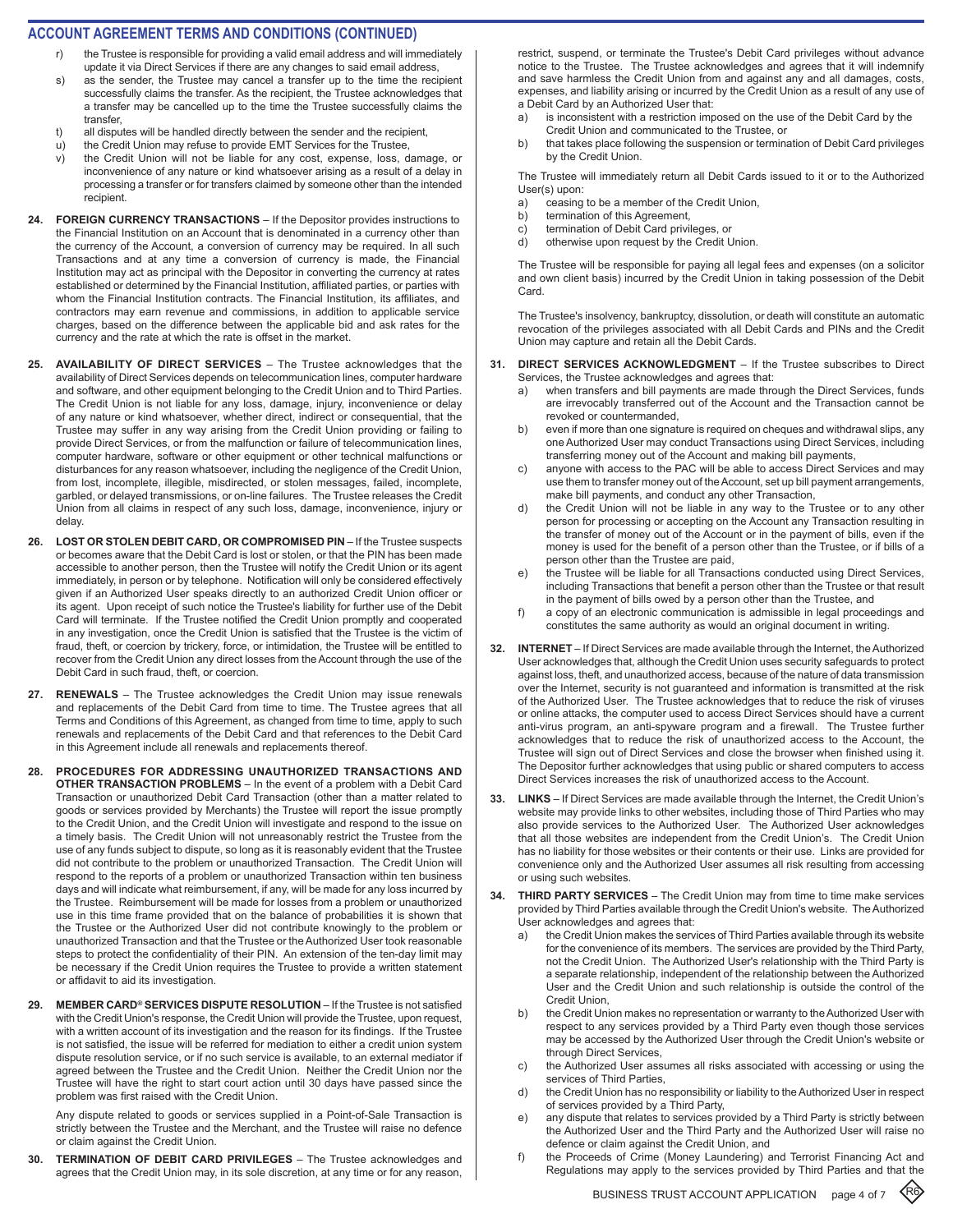Third Parties will from time to time adopt policies and procedures to address the reporting and record-keeping requirements of that legislation.

- **35. Direct Services and Third Party**  In respect of all Direct Services and any Third Party services made available by the Credit Union, the Trustee shall not, and shall ensure that each Authorized User does not:
	- a) use services for an illegal, fraudulent, or defamatory purpose,
	- b) take steps, or cause or permit anything to be done, which could undermine the security or integrity of the services (including activities that threaten to harm or cause harm to any other participant in the provision, utilization or support of the Direct Services or Third Party services).

In the event of a breach of the provisions of a) or b), the Trustee's participation in Direct Services or any service provided by a Third Party may be suspended or terminated.

**36. Code of Practice** – This Agreement is drafted with due regard to the Canadian Code of Practice for Consumer Debit Card Payment Services, a copy of which is available from the Credit Union on request.

### **instructions**

- **37. Countermands** Any countermand of payment (commonly called a "stop payment") of a cheque or other negotiable Instrument drawn on the Account must be in writing and signed by the Authorized User who signed the cheque or other negotiable Instrument that is the subject of the countermand, or by some other person(s) duly authorized by the Trustee. On receiving a countermand of payment of a cheque or other negotiable Instrument drawn on the Account, the Credit Union:
	- a) will use reasonable diligence to effect the countermand, but
	- b) will not be liable to the Trustee or any other person by reason of complying with, or failing to comply with, the countermand, whether the Credit Union is negligent, willfully negligent or otherwise.

The Trustee hereby agrees to indemnify and save the Credit Union harmless for all liability, costs, damages, and expenses incurred by the Credit Union by reason of it complying with, or failing to comply with, a countermand of payment. This indemnity will enure to the benefit of the Credit Union and will be binding upon the Trustee and the Trustee's successors and assigns.

**38. Facsimile Signatures** – The Trustee may, from time to time, provide the Credit Union with certified copies of the Trustee's Facsimile Signatures. The Credit Union may treat each Certified Facsimile Signature on an Instrument as the original and genuine signature of the Authorized Users.

The Trustee will maintain appropriate security over all signature stamps, other devices, and computer programs used to apply or generate Facsimile Signatures on Instruments.

**39. Remote Instructions** – The Trustee may provide Remote Instructions to a branch of the Credit Union. The Remote Instructions may concern the Account maintained at that branch, or concern other Transactions and arrangements conducted at or with that branch.

The Credit Union may, but will not be obliged to, act on Remote Instructions received in the name of the Trustee to the same extent as if the Remote Instructions were written instructions delivered to the Credit Union by mail signed by the Authorized Users authorized to operate the Account. The Credit Union may assume that any such Remote Instructions are genuine.

The Credit Union may in its sole discretion refuse to act on any Remote Instruction.

The Remote Instructions will be deemed received by the Credit Union only when it is brought to the attention of an authorized Credit Union officer.

Remote Instructions may be transmitted to the Credit Union at the telephone or fax number or email address provided by the Credit Union, or at such other telephone or fax number or email as the Credit Union may advise the Trustee by notice in writing. Any of the Authorized Users may acting alone, provide Remote Instructions to the Credit Union on behalf of the Trustee, even if the certified resolution of the Trustee specifies that two or more Authorized Users are required to operate the Account. The Credit Union may assume that any person identifying themselves as an Authorized User is in fact an Authorized User and the Credit Union may act on the Remote Instructions provided by any such person. The Trustee will be bound by all Remote Instructions given to the Credit Union in the name of the Trustee.

A copy of any fax or email message constituting Remote Instructions or the Credit Union's notes of any Remote Instructions given by telephone may be entered into evidence in any court proceedings as if it were an original document signed by the Trustee or an Authorized User. The copy or notes will be *prima facie* evidence of the instructions the Trustee gave the Credit Union.

#### **account records and errors and omissions**

**40. Statements** – Unless the Trustee requests the Credit Union to hold the Trustee's statement of account for the Account for pick up by the Trustee or appoints in writing an agent to pick up the statement of account for the Account or consents to the statement of account for the Account being made available electronically or requests no statement of account for the Account to be sent by the Credit Union, the Credit Union will mail such statement of account for the Account to the Trustee at the address the Trustee last gave in writing. It is the Trustee's responsibility to notify the Credit Union immediately of any change in the Trustee's address.

- **41. No Statement Request** If, at the request of the Trustee, the Credit Union agrees to cease printing and mailing statements of account for the Account, the Trustee acknowledges and agrees that:
	- a) the Trustee will be responsible to obtain (whether from the Credit Union or using Direct Services) and review, after the end of each calendar month, a statement of the activity in the Account, and will, by the end of the following calendar month (the "Notification Date"), notify the Credit Union of any errors, irregularities, or omissions in that account record or in any cheque or other items or any forgeries and any debits wrongly made to the Account;
	- b) notwithstanding any other provision of this Agreement, after the Notification Date (except as to any errors, irregularities, or omissions of which the Trustee has notified the Credit Union in writing on or before the Notification Date), the Trustee agrees that:
		- i) the amount of the balances shown on the last day of the calendar month is correct and binding on the Trustee subject to the right of the Credit Union to make reversals as set forth in vi) and vii) below,
		- ii) all amounts charged to the Account are valid,<br>iii) the Trustee is not entitled to be credited with a
		- the Trustee is not entitled to be credited with any amount not shown on the statement of account for the Account for that calendar month.
		- iv) the Trustee has verified the validity of any cheques, and other instruments and instructions, and
		- v) the use of any service shown is correct.
	- The Trustee acknowledges that:
		- vi) notwithstanding a cheque or other negotiable item may be provisionally posted to the Account, it is not considered processed until it has been honoured and collected by the Credit Union and the credit represented by a cheque or other negotiable item that is not honoured and collected may be reversed from the Account notwithstanding any provisional posting and the statement of account for the Account modified accordingly, and
		- vii) notwithstanding a deposit or other credit may be provisionally posted to the Account, it is not considered processed until it has been verified and accepted by the Credit Union and a deposit or other credit that is not verified and accepted may be reversed from the Account notwithstanding any provisional posting and the statement of account for the Account modified accordingly.
	- c) Despite section b) above, the Rules provide that under specified conditions, claims for reimbursement of PADs may be made and:
		- i) where the purpose of the PAD was for payment of consumer goods and services, the time period for making such a claim is 90 calendar days from the date of debiting, and
		- ii) where the purpose of the PAD was for payment of goods and services related to commercial activities of the Trustee, the time period for making such a claim is ten business days from the date of debiting.

Claims must be made in writing to the Credit Union within the specified time period and in compliance with the Rules, as amended from time to time.

**42. Records and Cheque Imaging** – The Credit Union will determine, in its sole discretion, whether cheques and other items will be returned to the Trustee with the statement of account for the Account.

If the Credit Union implements an imaging program, the Credit Union will determine, in its sole discretion, whether copies of images of cheques and other items will be provided for the statement of account for theAccount. The Trustee acknowledges that copies of images of cheques and other items may be provided before the Credit Union has determined whether the cheque or other item will be honoured or accepted and agrees that copies of images of cheques and other items are made available by the Credit Union as a service to the Trustee and that the provision of copies of images of cheques and other items does not mean that the Transaction has been processed or in any way oblige the Credit Union to honour or accept the cheque or other item.

The Trustee acknowledges that if the Credit Union adopts an imaging program, the physical cheques and other items may be destroyed. If the Credit Union has implemented an imaging program and determines not to include copies of images of cheques and other items with the statement of account for the Account, the Credit Union will ensure that copies of images can be made available to the Trustee upon request for at least five years following the date of the statement of account for the Account on which the cheque or other item appears, subject to payment of the service charges established by the Credit Union from time to time.

**43. Viewing Cheque Images –** The Credit Union may in connection with Direct Services permit theAuthorized User to view and print images of cheques and other Instruments drawn on the Account, and such images may be made available before the Credit Union has determined whether the cheque or other Instrument will be honoured or accepted. The Authorized User acknowledges and agrees that such images are made available by the Credit Union as a service to the Authorized User and the provision of such images does not mean that the Transaction has been processed, or in any way oblige the Credit Union to honour or accept the cheque or other Instrument.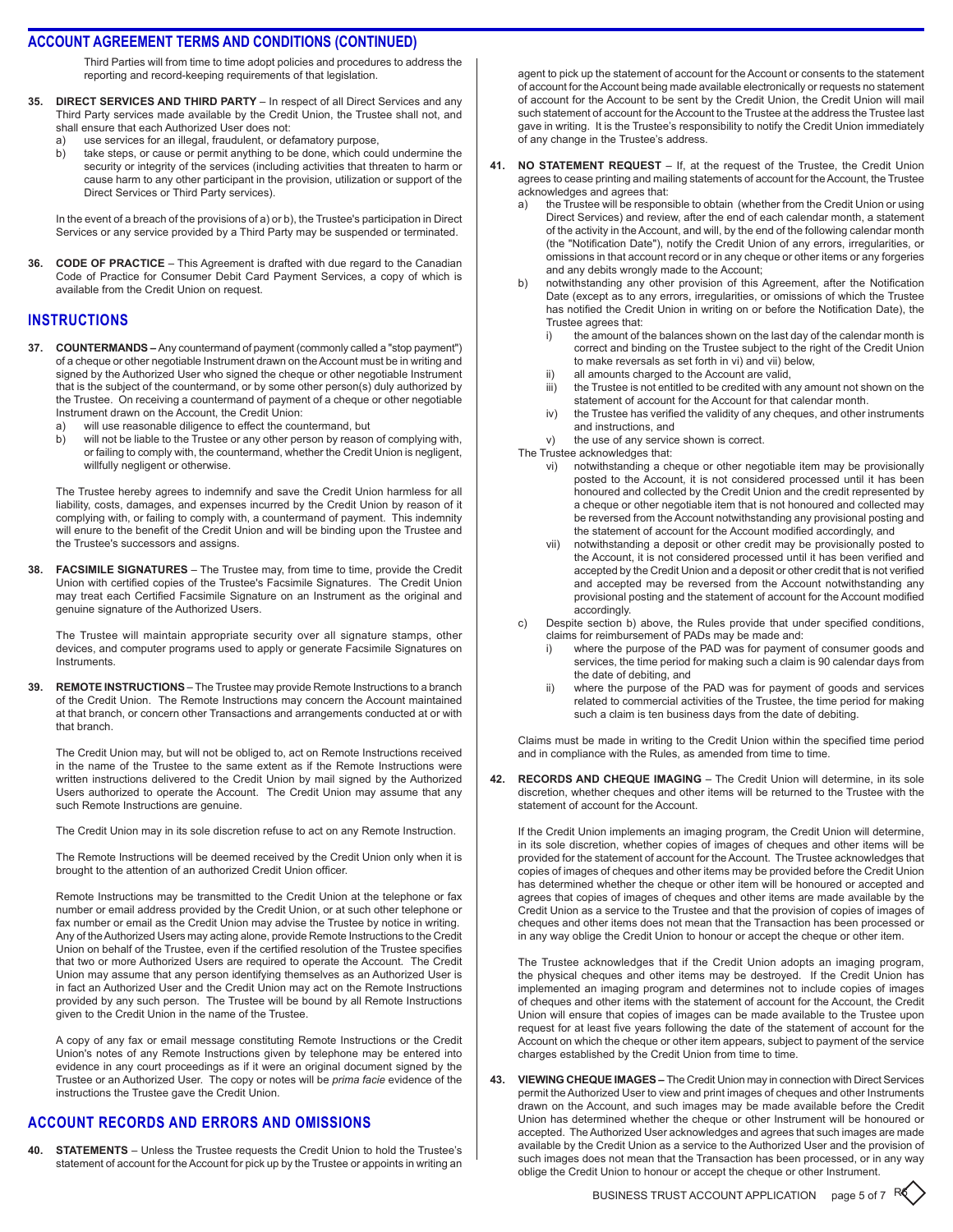**44. Noting or Protesting –** The Trustee:

- a) will be liable, without presentation, protest or notice of dishonour to any parties, for the nonacceptance or nonpayment of any bills, notes, cheques or other Instruments the Trustee delivered to the Credit Union for deposit, discount, collection or otherwise, and
- b) will be liable to the Credit Union as if proper notice of dishonour, protest and presentment had been made or given,

and the Credit Union may

- c) charge such items, when dishonoured, to the Account in accordance with section 12 above, and
- d) note or protest any item should the Credit Union consider it advisable to do so, but the Credit Union will not be liable for failure to note or protest any such item.
- **45. Verification of Account** The Trustee will examine each statement of account for the Account and verify the completeness and correctness of the statement of account for the Account. Within 30 days of the date of mailing the statement of account for the Account or making it available for pick up, the Trustee will point out the following to the Credit Union in writing:
	- a) any errors, irregularities or omissions in the statement of account for the Account, and
	- b) any debits wrongly made.

From and after the expiration of the 30-day period (except for errors or irregularities pointed out in writing to the Credit Union before the 30 days expire), the Trustee is deemed to have acknowledged that:

- a) the statement of account for the Account and the balances shown on the statement of account for the Account are correct,
- b) all amounts charged to the Account are valid,
- c) the Trustee is not entitled to be credited with any amount not shown on the statement of account for the Account,
- d) the Trustee has verified the validity of any cheques, other Instruments and instructions, and
- e) the use of any service shown is correct.

After the expiration of the 30-day period (except for errors or irregularities pointed out in writing to the Credit Union before the 30 days expire) the Trustee may not claim for any purpose that any entry on the statement of account for the Account is incorrect and will have no claim against the Credit Union for reimbursement relating to any entry, even if the entry is unauthorized or fraudulent or is based upon a cheque, other Instrument or instruction that is forged, unauthorized or fraudulent.

Nothing in this section 45 limits in any way the rights of the Credit Union under this Agreement including, without limitation, the rights of the Credit Union under sections 8, 12, and 44.

**46. Liability for Errors and Omissions –** If the Credit Union makes an error or omission in recording any Transaction, the Credit Union will only be liable for the amount of the error or omission if the Trustee has given written notice to the Credit Union within the time provided in this Agreement.

If the Trustee has given such notice, the Credit Union's liability is limited to the amount of the error or omission. In no event will the Credit Union be liable for any delay, inconvenience, loss, or damage (whether direct, indirect, or consequential) whatsoever caused by, or arising from, any such error or omission, even if the Credit Union has been negligent.

**47. RECORDS** - The Credit Union's records of all Transactions will be deemed to be correct and will be conclusive and binding on the Trustee. All Transactions will appear on the regular statement of account for the Account.

If the Trustee believes the records of the Credit Union contain an error or omission, the Trustee must give written notice to the Credit Union within the time provided in this Agreement.

A paper record of the Transaction dispensed mechanically as a result of the use of the Debit Card constitutes a record of the Authorized User's instructions. Whether such a record of a Transaction is issued or not, it is the Trustee's responsibility to verify that the Transaction has been properly executed by checking the statement of account for the Account or passbook entries itemizing Transactions.

In the absence of evidence to the contrary, the records of the Credit Union are conclusive for all purposes, including litigation, in respect of:

- a) any instructions given by the Authorized User to the Credit Union using the Member Card® Services,
- b) the contents of any envelope deposited by the Authorized User into an ATM,
- c) any withdrawal, deposit, or transfer using the Member Card® Services, and
- d) any other matter or thing relating to the state of accounts between the Trustee and the Credit Union in respect of any electronic Transaction.

#### **compliance anD liability**

**48. Confidentiality –** The Credit Union may release confidential Trustee information as permitted or required by law or in a court proceeding or with the Trustee's consent.

- **49. Risk The Trustee assumes all risk (including, without limitation, the risk of fraud) resulting from the use of the Account. The Trustee will notify the Credit Union immediately:**
	- **a) of any misuse or unauthorized use of the PAC, or**
	- **b) if the PAC becomes known to anyone other than the Authorized Users.**

**The Trustee acknowledges that the Trustee is responsible for all use made of the PAC and that the Credit Union is not liable for the Trustee's failure to comply with any part of the Agreement. The Trustee is liable for all authorized and unauthorized use, including all withdrawals on and any transfers from any Account. The Trustee is also liable for all fraudulent or worthless deposits made into the Account.**

**If the Trustee did not reveal the PAC to any other person or write it down or otherwise record it, the Trustee will not be liable for any unauthorized use that occurs after the Credit Union has received written notice from the Trustee that the PAC may have become known to someone other than the Trustee. The Credit Union will not be considered to have received written notice until the Credit Union gives the Trustee written acknowledgement of receipt of such notice.**

**Any monies or negotiable Instruments placed in an envelope or deposit bag and placed by the Trustee in the night depository will be at the Trustee's risk until the monies or negotiable Instruments are actually entered or recorded as a deposit to the credit of the Account. The Credit Union is not responsible for or under any obligation to account for any lost or destroyed monies or negotiable Instruments which the Trustee may place in the night depository, even if the loss or destruction is the result of the Credit Union's negligence or that of the authorized Credit Union officers.**

**The Credit Union will not be liable for any damages or other liabilities that the Trustee may incur by reason of the Credit Union acting, or failing to act, on Remote Instructions given in the name of the Trustee, whether or not the Trustee or the Authorized User actually gave the Remote Instructions.**

**The Trustee will be liable for all authorized use of the Debit Card by any person and, except as specifically set out in this Agreement, will be liable for all unauthorized use of the Debit Card by any person up to its established withdrawal limit (including funds accessible through a line of credit or overdraft privileges), prior to the expiry or cancellation of the Debit Card. The Trustee acknowledges this includes liability for funds accessible through a line of credit or overdraft protection. In the event of alteration of the Account balance due to technical problems, card issuer errors, and system malfunctions, the Trustee will be liable only to the extent of any benefit it has received, and will be entitled to recover from the Credit Union any direct losses the Trustee may have suffered.**

**The Credit Union will have the discretion to relieve the Trustee from liability for unauthorized use of the Debit Card in a case where the Trustee has inadvertently contributed to the unauthorized use and cooperates in an investigation.**

**The Credit Union will not be liable to the Trustee for any action or failure to act of a Merchant or refusal by a Merchant to honour the Debit Card, whether or not such failure or refusal is the result of any error or malfunction of a device used to effect or authorize the use of the Debit Card for a Point-of-Sale Transaction.**

**Except for direct losses resulting from circumstances beyond the Trustee's control, such as technical problems and unauthorized use of the Debit Card and PIN, the Credit Union will not be liable for any loss, damage or injury arising from the use of ATMs or Point-of-Sale terminals or from any mechanical or operational failure of any such devices, and the Trustee releases the Credit Union from liability for any such loss, damage or injury.**

**The Trustee will instruct its Authorized Users that they must not use their Debit Card and PIN for any unlawful purpose, including the purchase of goods and services prohibited by local law applicable in the Trustee's jurisdiction.**

**The Trustee acknowledges that the Trustee bears all risks related to the use of Facsimile Signatures.**

- **50. Exclusion of Credit Union Responsibility** The Credit Union is not responsible for any loss or damage suffered or incurred by the Trustee except to the extent caused by the gross negligence or willful misconduct of the Credit Union, and in any such case the Credit Union will not be liable for any indirect, consequential or exemplary damages (including, but not limited to loss of profits) regardless of the cause of action and even if the Credit Union has been advised of the possibility of such damages. In no event will the Credit Union be liable for any loss or damage suffered by the Trustee that is caused by:
	- a) the actions of, or any failure to act by, any Third Party (and no Third Party will be considered to be acting as an agent for the Credit Union unless expressly authorized to do so),
	- b) the inaccuracies in, or inadequacies of, any information furnished by the Trustee to the Credit Union,
	- c) the failure by the Credit Union to perform or fulfill any of its obligations to the Trustee, due to any cause beyond the Credit Union's control, or